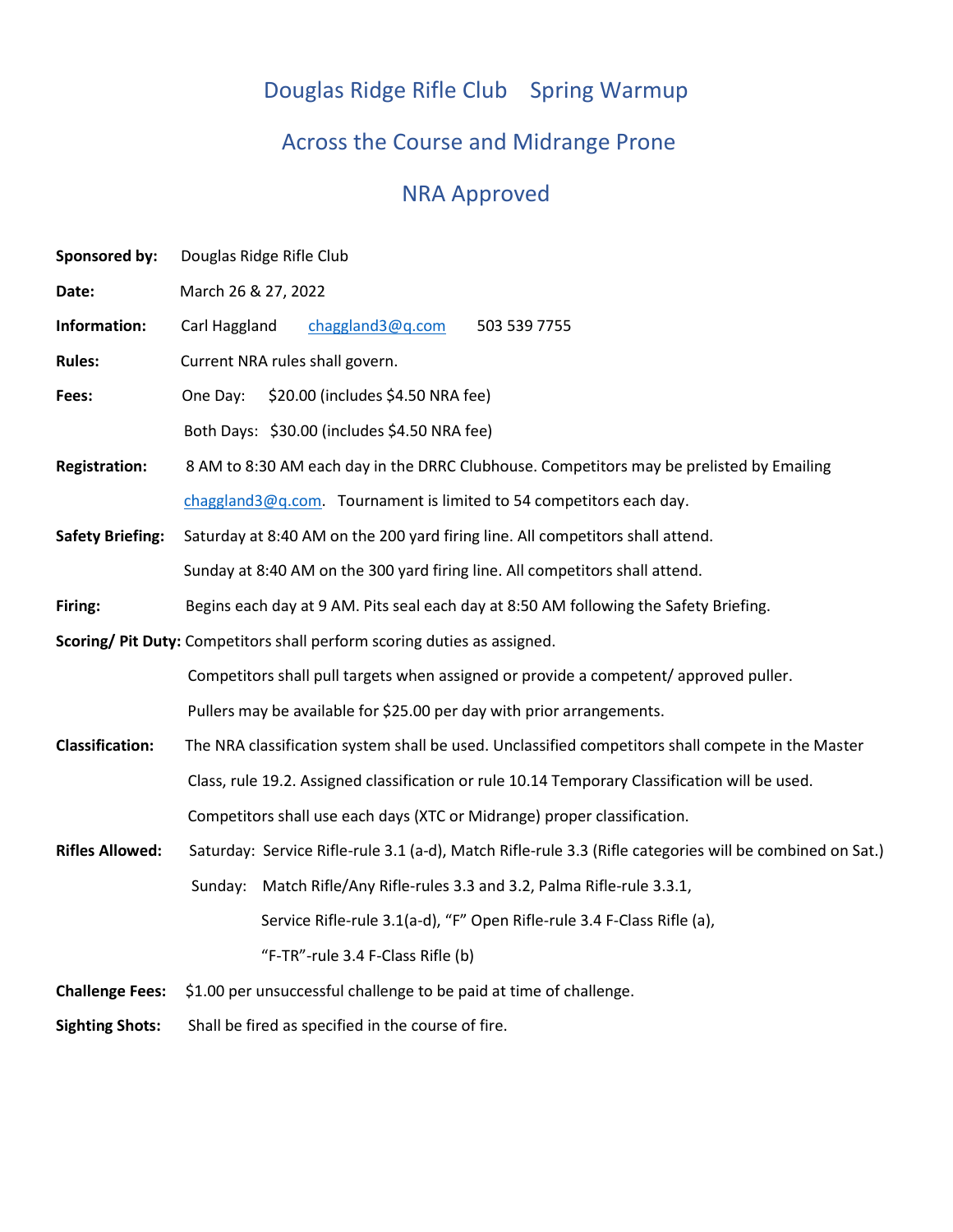#### **Course of Fire:**

Saturday; Match 1:

- Stage 1: 2ss and 20 shots for record, standing, slow fire, SR target, rule 5.12; 22 minutes. Fired at 200 yards.
- Stage 2: 2ss and 20 shots for record, sitting or kneeling, rapid fire, SR target, rule 5.8 or 5.10; 60 seconds per 10 shot string. Fired at 200 yards.
- Stage 3: 2ss and 20 shots for record, prone, rapid fire, SR-3 target, rule 5.6; 70 seconds per 10 shot string. Fired at 300 yards.
- Stage 4: 2ss and 20 shots for record, prone, slow fire, MR-1 target, rule 5.6, 22 minutes. Fired at 600 yards.
- Match 1: The aggregate of Match 1 Stages 1-4

#### Sunday; Match 2:

- Stage 1: 2ss and 20 shots for record, prone, slow fire, MR-63 or MR-63FC target as appropriate, rule 5.6, 22 minutes. Fired at 300 yards.
- Stage 2: 2ss and 20 shots for record, prone, slow fire, MR-65 or MR-65FC target as appropriate, rule 5.6, 22 minutes. Fired at 500 yards.
- Stage 3: 2ss and 20 shots for record, prone, slow fire, MR-1 or MR-1FC target as appropriate, rule 5.6, 22 minute. Fired at 600 yards.
- Match 2: The aggregate of Match 2 Stages 1-3
- **Awards:** (Match aggregate unless noted). No competitor shall receive more than one award. Awards shall be distributed in the order listed in this program.

Saturday; Across the Course/ Match 1:

| Match Winner (3 or more competitors)                                                               | \$20.00 |
|----------------------------------------------------------------------------------------------------|---------|
| 2 <sup>nd</sup> Match Winner (6 or more competitors)                                               | \$12.00 |
| 3ed Match Winner (10 or more competitors)                                                          | \$8.00  |
| Class Winners (5 or more per class/ 10 or more competitors)                                        | \$5.00  |
| 2 <sup>nd</sup> Class Winner (8 or more per class/ 10 or more competitors)                         | \$3.00  |
| Stage Winners (16 or more competitors)                                                             | \$5.00  |
| Special Awards (20 or more competitors/ 3 or more in category)                                     | \$5.00  |
| (High Junior, High Senior, High Grand Senior, High Woman/ Senior and Grand Senior may be combined) |         |
| (Classes may be combined. Masters and High Masters shall not be combined.)                         |         |